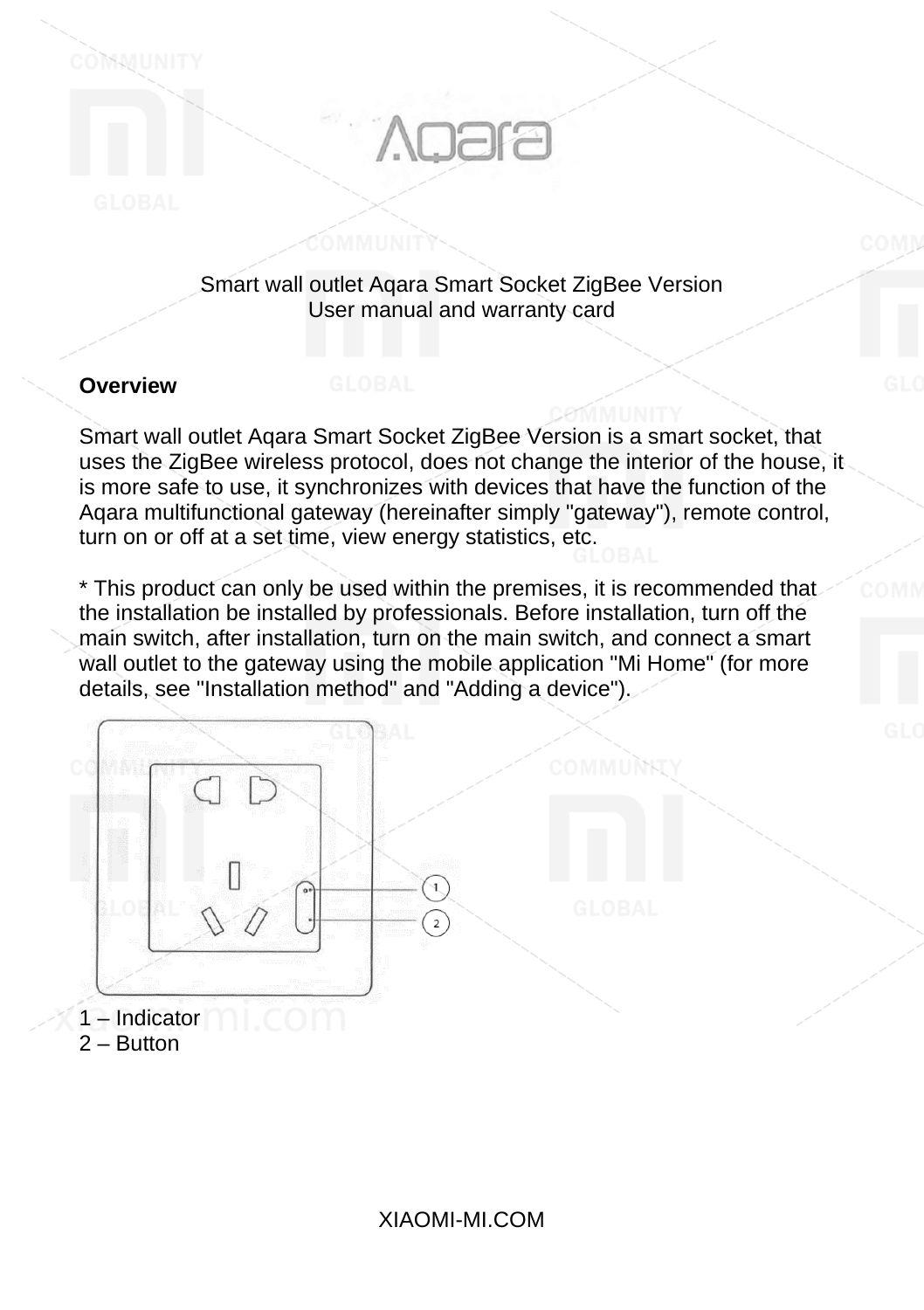# COMMUNITY **Installation**

Smart wall socket Aqara Smart Socket ZigBee Version is easy to install, no need to modify the original wiring, just install it instead of a traditional wall outlet, the specific installation steps are as follows:

1. Turn off the main power source switch, unscrew the screws on the back of the socket, connect the supply wire to terminal L and the neutral wire to terminal N, connect the ground wire to the terminal in the middle, tighten the screws, the wiring diagram is shown below.



2. Using a flat screwdriver, open the front panel of the socket.



3. Using screws, fix the socket in the box on the wall.



# XIAOMI-MI.COM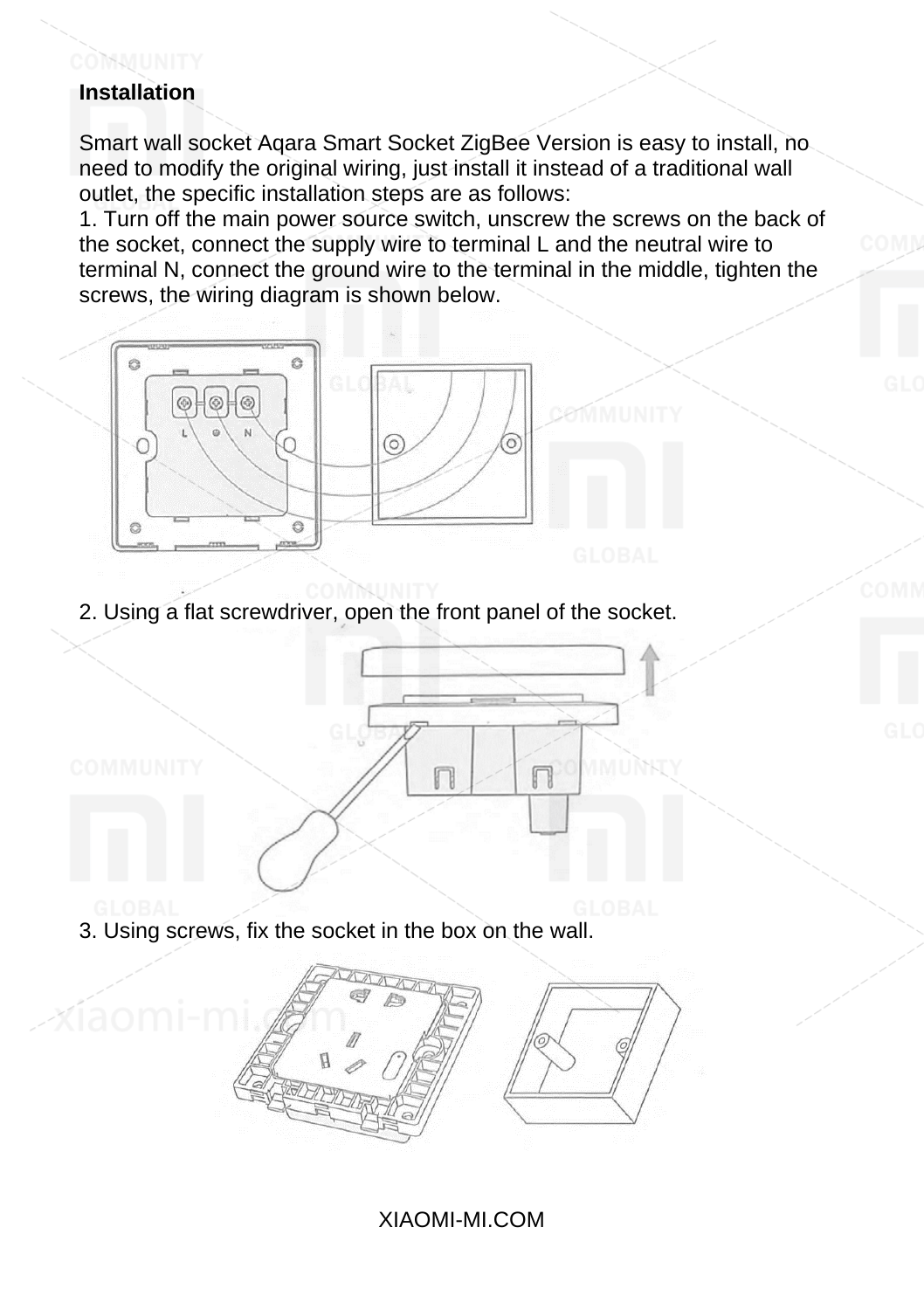4. Replace the front panel, outlet installation is complete.



5. Turn on the main switch, the blue indicator flashes 1 time, it means normal current supply. Press the button, the red LED will flash slowly, it means, that the socket is working in normal mode, after connecting to the gateway, according to the steps in the "Add device" option, add a smart wall outlet.

### **App installation**

Enter "Mi Home" in the search bar of the Play Store / App Store, or scan the QR code below to download the mobile application.



Hotline support: 400-990-7930 Lianchuang Technology Co., Ltd.

Address: Shenzhen City, Nanshan District, Taoyuan Subdistrict, Liuxian Avenue, 1 Tangling Road, Jinqi Zhigu Building, Floor 8.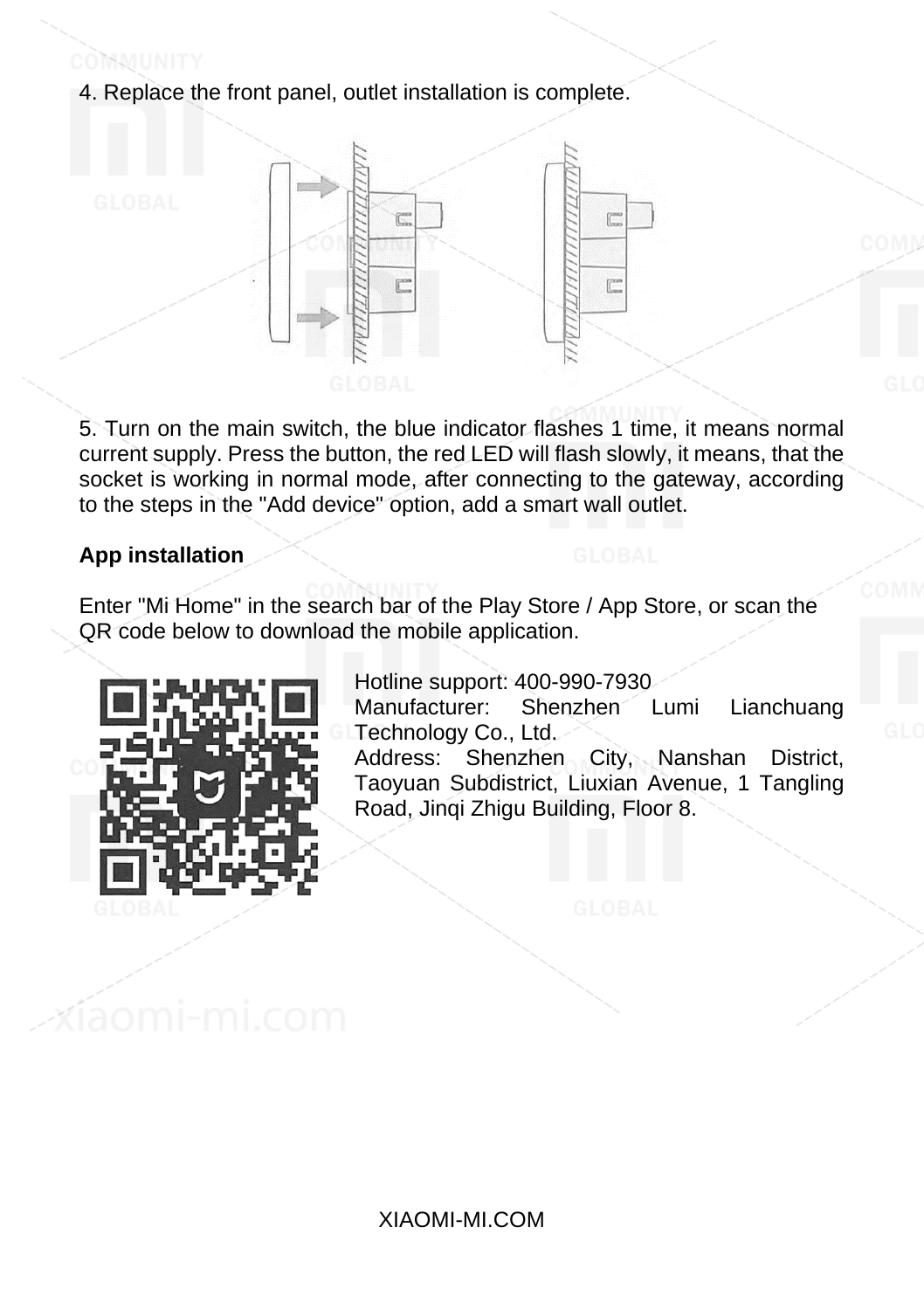# **Adding the device**

xíaomi-mi.com

COMMUNITY

Open Mi Home application, select the on the Hardware page, click Add Sub-Device, continue, according to the prompts in the application, until you hear the voice message "Successfully Connected" from the gateway.

If you are unable to add a device, place the multifunction gateway closer to the smart wall outlet and try again.

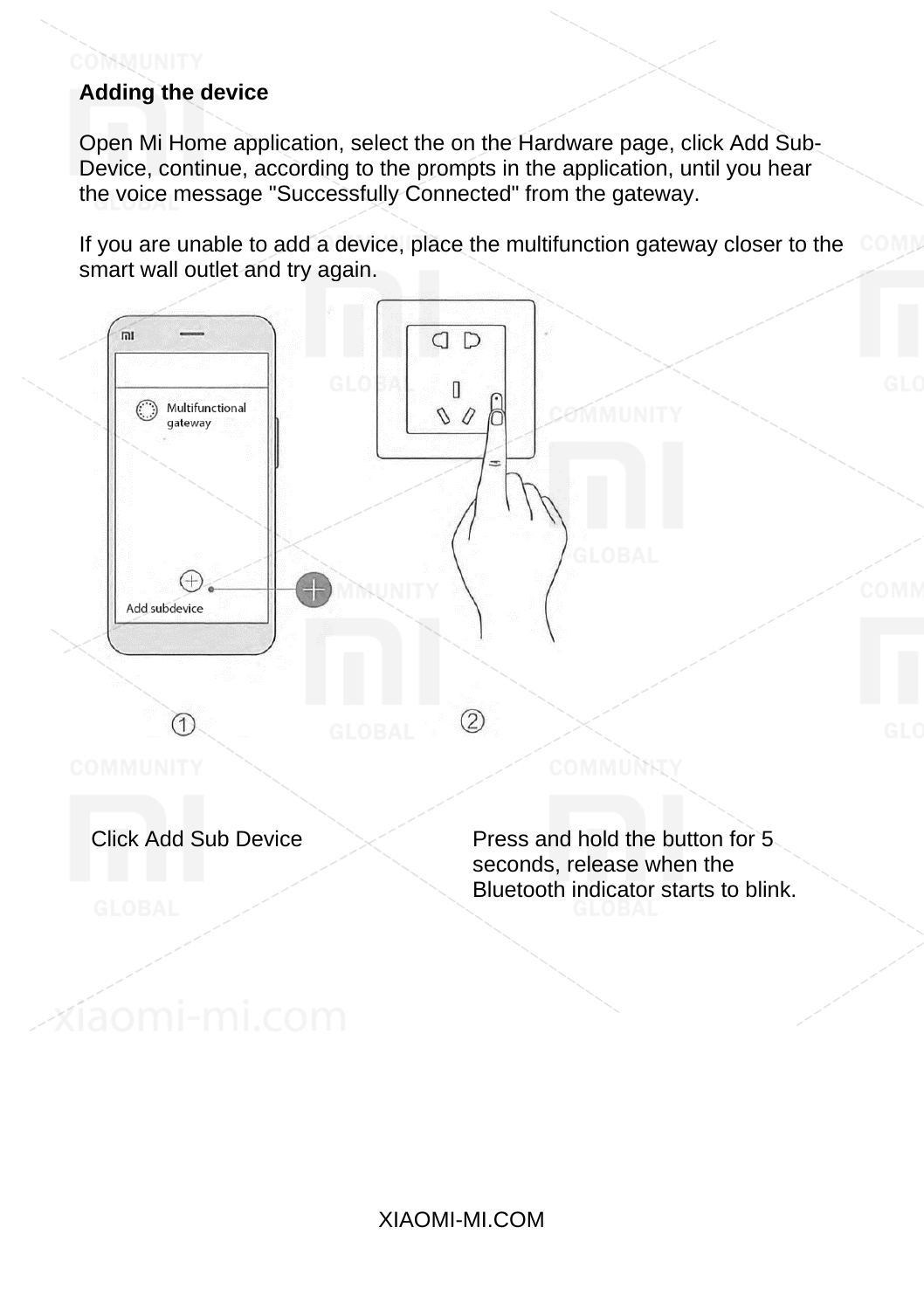| Main parameters      |                                                  |
|----------------------|--------------------------------------------------|
| Model:               | QBCZ11LM                                         |
| Dimensions:          | $86 \times 86 \times 45$ mm                      |
| Wireless interface:  | ZigBee                                           |
| Input voltage:       | $100 - 250V - 50Hz$                              |
| Maximum load:        | 10A / 2500W                                      |
| Working temperature: | $-10 - +50$ ° C                                  |
| Operating Humidity:  | Relative humidity 5% -95%, without condensation. |
| Device Support:      | Based on Android 4.4 / iOS 8.0 and higher.       |
|                      |                                                  |

# **Indicator explanation**

| Indicator           | Device status<br>Failed to establish network connection or<br>connection failure |  |  |  |
|---------------------|----------------------------------------------------------------------------------|--|--|--|
| Slow flashing red   |                                                                                  |  |  |  |
| Fast flashing blue  | The process of connecting the outlet to<br>the network                           |  |  |  |
| Constant blue light | The socket is connected to the mains, the<br>network is in normal condition      |  |  |  |
| Fast flashing red   | Fault, overheating, overload                                                     |  |  |  |
| Constant red light  | Phase and zero are reversed                                                      |  |  |  |

# **Synchronization Feature Recommendations**

You can synchronize a smart wall outlet with even more "smart" devices of the "smart house" ecosystem

1. Remote switch monitors the outlet, carrying out remote control;

+



Remote switch (attachment to double-sided scotch tape)



Smart wall outlet Aqara Smart Socket ZigBee Version